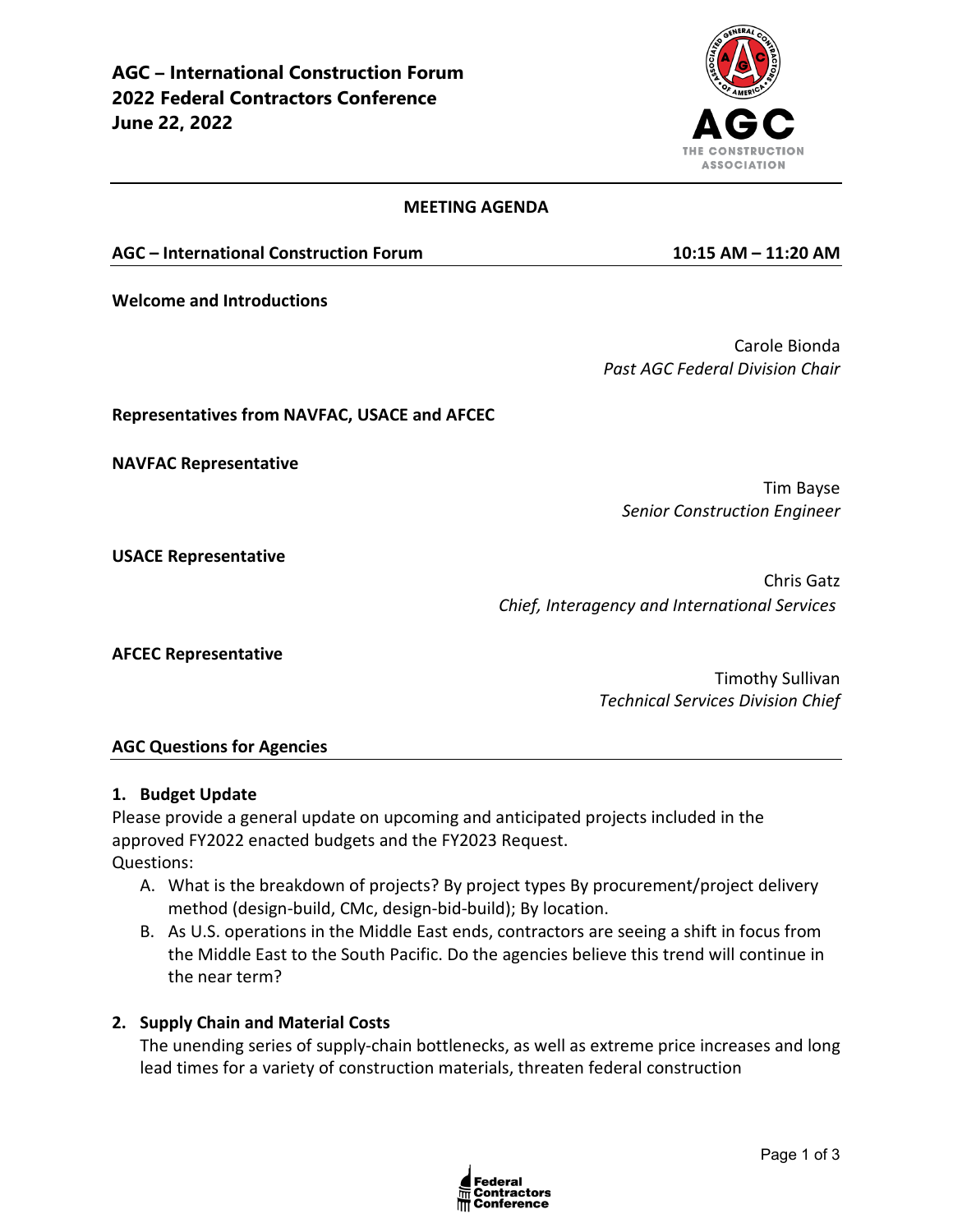

procurement. AGC of America has published its [Construction Inflation Alert,](https://www.agc.org/learn/construction-data/agc-construction-inflation-alert) a guide to inform owners, officials, and others about the cost and supply-chain challenges.

- A. What are your agency expectations as it relates to changes in pricing, materials, and schedules?
- B. Industry is seeing private clients including price adjustment clauses in solicitations as well as modify existing contracts to include a means for contractor recovery due to price escalation. Is your agency considering inclusion of this clause for recovery in both future and/or modifying current solicitations related to price escalation?
- C. Industry is seeing private clients including price adjustment clauses for reimbursement for costs associated with extended contract durations due to supplychain issues. Currently, the Federal contractors are typically allowed an extension of time but no reimbursement for costs associated with the delay. Is your agency considering inclusion of this clause for recovery in future and/or modifying current solicitations for delay costs?
- D. Does your agency account for the impacts of supply chain and material costs in their cost estimates?
- E. Does your agency account for the impacts of supply chain in their schedule estimates?
- F. How can AGC and your agency work together to address the challenges?

# **3. Small Business Subcontracting**

FAR 17.702, statutory requirements Small Business Subcontracting Program, provides that subcontracting plans are not required "for contracts or contract modifications that will be performed entirely outside of the United States and its outlying areas"; both FAR 52.219-8, Utilization of Small Business Concerns, and FAR 52.219-9 Small Business Subcontracting Plans, employ FAR or SBA definitions of small businesses.

- A. Please confirm that for international projects, your agencies will not require the submission of Small Business Subcontracting Plans?
- B. Federal agencies such as NAVFAC, USACE, and GSA are now requiring Small Business Participation Plans as an evaluation factor. While these plans are different from subcontracting plans, they employ the FAR and SBA definitions of small business. Would a given agency apply the small business evaluation factor on these international projects; and if so, how?

# **4. Applicability of Small Business Regulations Outside the United States**

On May 26, the final [FAR rule](https://www.federalregister.gov/documents/2022/04/26/2022-08577/federal-acquisition-regulation-applicability-of-small-business-regulations-outside-the-united-states) went into effect to support the Small Business Administration policy of including overseas contracts in agency small business contracting goals. This final rule allows small business contracting procedures, e.g., set-asides, to apply to overseas procurements.